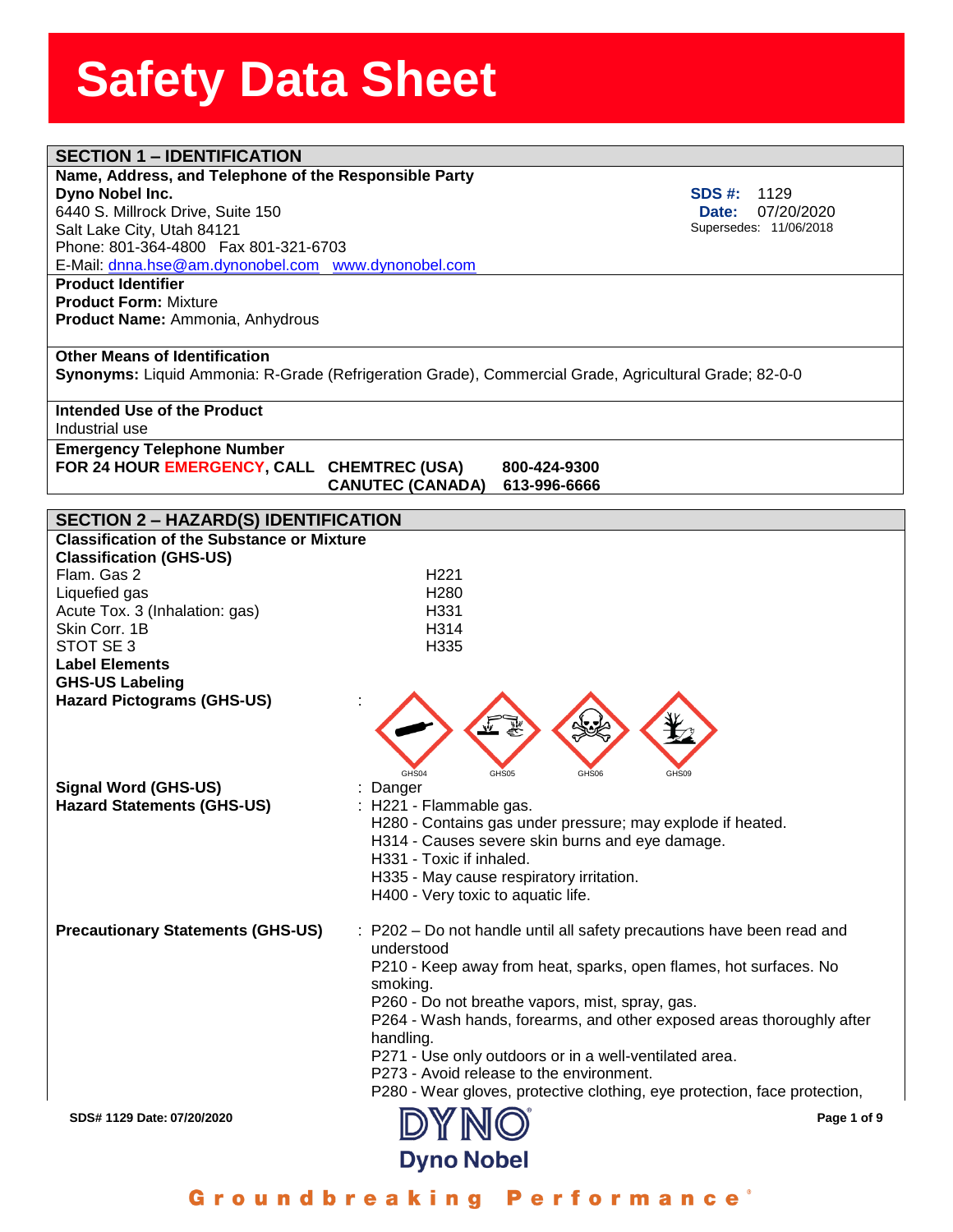ssense in the state of the state of the state of the state of the state of the state of the state of the state o<br>SherrSheetSSherrSheetSSherrSheetSSheetSSheetSSheetSSheetSSheetSSheetSSheetSSheetSSheetSSheetSSheetSSheetSShee respiratory protection.

P301+P330+P331 - IF SWALLOWED: rinse mouth. Do NOT induce vomiting.

P303+P361+P353 – IF ON SKIN (or hair): Take off immediately all contaminated clothing. Rinse skin with water/shower.

P304+P340 - IF INHALED: Remove person to fresh air and keep at rest in a position comfortable for breathing.

P305+P351+P338 - IF IN EYES: Rinse cautiously with water for several minutes. Remove contact lenses, if present and easy to do. Continue rinsing. P310 - Immediately call a poison center or doctor.

P321 - Specific treatment (see section 4 on this SDS).

P363 - Wash contaminated clothing before reuse.

P377 - Leaking gas fire: Do not extinguish, unless leak can be stopped safely.

P381 - Eliminate all ignition sources if safe to do so.

P403 - Store in a well-ventilated place.

P403+P233 - Store in a well-ventilated place. Keep container tightly closed. P405 - Store locked up.

P501 - Dispose of contents/container in accordance with local, regional, national, territorial, provincial, and international regulations.

#### **Other Hazards**

**Hazards Not Otherwise Classified (HNOC):** Exposure may aggravate those with pre-existing eye, skin, or respiratory conditions. Flammable vapors can accumulate in head space of closed systems. Do not puncture or incinerate container. This product is extremely corrosive to epidermal and mucosal tissue. **Other Hazards: Not available**

#### **SECTION 3 - COMPOSITION/INFORMATION ON INGREDIENTS**

#### **Mixture**

| <b>Name</b> | <b>Product identifier</b> | $%$ (w/w) | <b>Ingredient Classification (GHS-US)</b> |
|-------------|---------------------------|-----------|-------------------------------------------|
| Ammonia     | (CAS No) 7664-41-7        | 99.5      | Flam. Gas 2, H221                         |
|             |                           |           | Liquefied gas, H280                       |
|             |                           |           | Acute Tox. 3 (Inhalation: gas), H331      |
|             |                           |           | Skin Corr. 1B, H314                       |
|             |                           |           | Eye Dam. 1, H318                          |
|             |                           |           | STOT SE 3, H335                           |
|             |                           |           | Aquatic Acute 1, H400                     |
|             |                           |           |                                           |

Full text of H-phrases: see section 16

#### **SECTION 4 - FIRST AID MEASURES**

#### **Description of First Aid Measures**

**General:** The gas is extremely irritating to mucous membranes and lung tissue. Coughing, chest pain, and difficulty in breathing may result. Prolonged exposure may result in bronchitis, pulmonary edema, and chemical pneumonitis. Breathing high concentrations may result in death.

**Inhalation:** When symptoms occur: go into open air and ventilate suspected area. IF INHALED: Remove to fresh air and keep at rest in a position comfortable for breathing. Get medical attention immediately.

**Skin Contact:** If contact with gas is prolonged for more than a few minutes, severe burning pain and corrosive damage will occur. Contact with liquid will cause severe tissue damage. Get medical attention immediately.

**Eye Contact:** Immediately flush with large amounts of water, including under the eyelids. Seek medical attention immediately. Speed and thoroughness in rinsing eyes are important to avoid permanent injury.

**Ingestion:** Do not induce vomiting. Rinse mouth out with water. Drink large amounts of water or milk. Seek medical attention immediately.

**SDS# 1129 Date: 07/20/2020 Page 2 of 9**

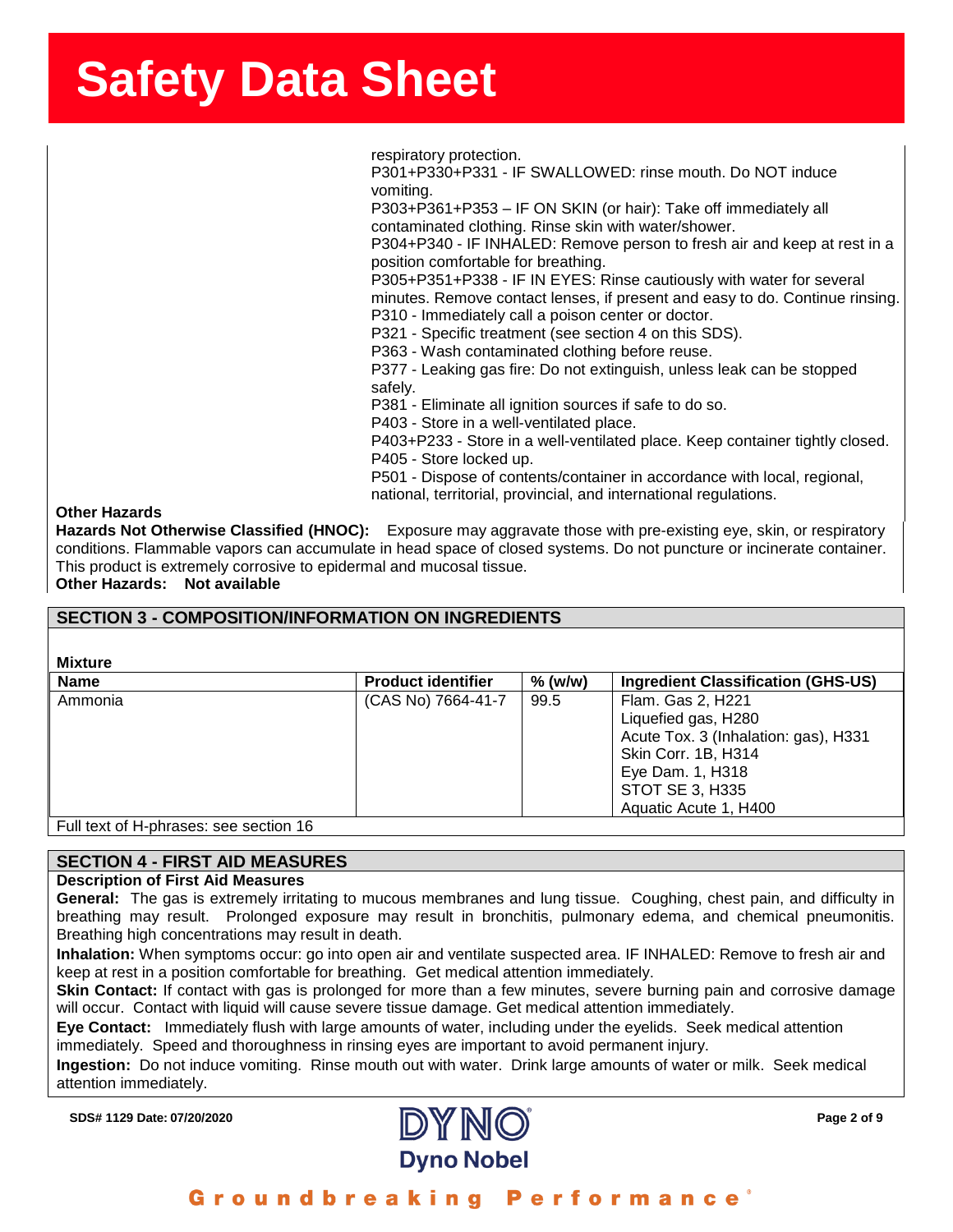# ass<del>sssssSSS</del><br>Stations Stations Stations Stations Stations Stations Stations Stations Stations Stations Stations Stations St

**Most Important Symptoms and Effects Both Acute and Delayed<br>General: Remove promptly to fresh air. If breathing has stopped, a<br>possible. Seek medical attention immediately. General:** Remove promptly to fresh air. If breathing has stopped, apply artificial respiration. Apply oxygen as soon as possible. Seek medical attention immediately.

**Inhalation:** The gas is extremely irritating to mucous membranes and lung tissue. Coughing, chest pain, and difficulty in breathing may result. Prolonged exposure may result in bronchitis, pulmonary edema, and chemical pneumonitis. Breathing high concentrations may result in death.

#### **Indication of Any Immediate Medical Attention and Special Treatment Needed**

If exposed or concerned, get medical attention immediately.

#### **SECTION 5 - FIRE-FIGHTING MEASURES**

#### **Extinguishing Media**

**Suitable Extinguishing Media:** Use extinguishing media appropriate for surrounding fire. Water fog is preferred. **Unsuitable Extinguishing Media:** Do not use a heavy water stream. Use of heavy stream of water may spread fire. Do not use water directly on liquid ammonia. Do not use carbon dioxide, ammonia will react with carbon dioxide to form a dense white cloud.

**Special Hazards Arising from the Substance or Mixture**

**Fire Hazard:** Not considered flammable but escaping ammonia gas can burn in the range of 16-25% in air. **Explosion Hazard:** May form flammable/explosive vapor-air mixture.

**Reactivity:** May be corrosive to metals.

#### **Advice for Firefighters**

Water fog is best. (Ammonia will react with Carbon Dioxide to form a dense white cloud)

**Special Fire Fighting Procedures:** Use water spray or fog to keep fire-exposed containers cool. Do not completely extinguish flame unless gas flow is shut off! Ammonia burns to form oxides of nitrogen. Firefighters should wear self-contained breathing apparatus and full protective clothing.

**Unusual Fire and Explosion Hazards:** Although classified nonflammable, Ammonia does have an explosive range. Ammonia can be a dangerous fire and explosion hazard when mixed with air.

**Precautionary Measures Fire:** Exercise caution when fighting any chemical fire.

**Firefighting Instructions:** In case of leaking gas fire, eliminate all ignition sources if safe to do so. Leaking gas fire: Do not extinguish, unless leak can be stopped safely. Use water spray or fog for cooling exposed containers. In case of major fire and large quantities: Evacuate area. Fight fire remotely due to the risk of explosion. Do not allow run-off from firefighting to enter drains or water courses. Do not breathe fumes from fires or vapors from decomposition.

**Protection During Firefighting:** Do not enter fire area without proper protective equipment, including respiratory protection.

**Hazardous Combustion Products**: Ammonia and oxides of Nitrogen (Nitrogen Dioxide, Nitric Oxide).

**Reference to Other Sections:** Refer to section 9 for flammability properties.

#### **SECTION 6 - ACCIDENTAL RELEASE MEASURES**

#### **Personal Precautions, Protective Equipment and Emergency Procedures**

**General Measures:** Remove sources of heat or ignition, including internal combustion engines and power tools. Keep people away. Stay upwind and warn people downwind of possible exposure. Wear self-contained breathing apparatus if condition warrants. Provide adequate general and local exhaust ventilation to attain occupational exposure limits, to prevent the formation of explosive atmospheres; and to prevent the formation of an oxygen deficient atmosphere, particularly in a confined space area. Ammonia is severely corrosive to epidermal tissue. Wearing nonporous clothing: pants, sleeves, footwear, and gloves are recommended for protection against skin contact. Ammonia is severely corrosive to mucosal membranes (eyes, nose, throat). Remove contact lenses and wear chemical goggles. A face shield is also advised for additional skin protection where contact with liquid or vapor may occur.

**SDS# 1129 Date: 07/20/2020 Page 3 of 9**



Groundbreaking Performance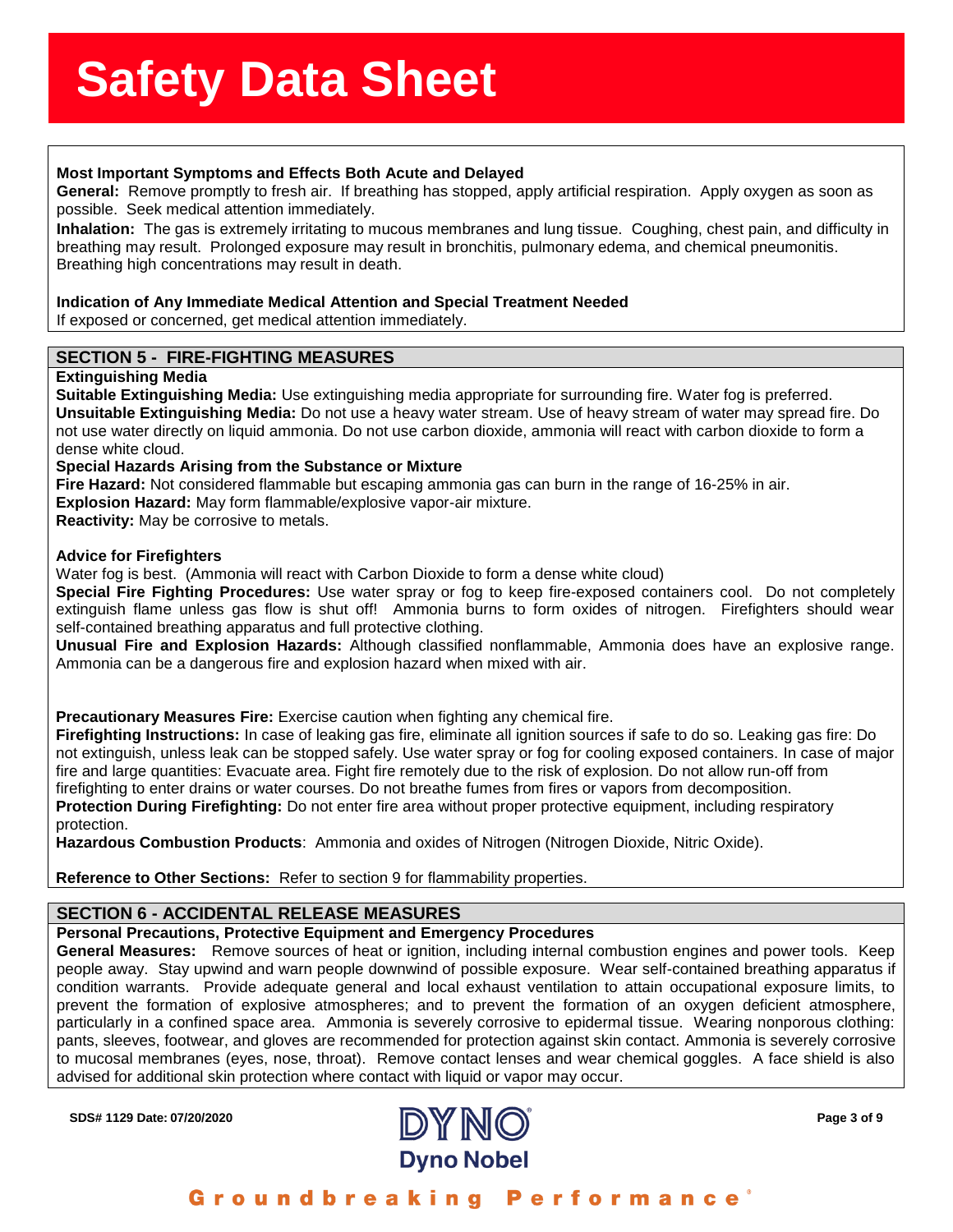### **For Non-Emergency Personnel**<br> **For Non-Emergency Personnel**

**Protective Equipment:** Use appropriate personal protection equipment (PPE).

**ptective Equipment:** Use a<br>h<mark>ergency Procedures:</mark> Eva<br>r Emergency Personnel **Emergency Procedures:** Evacuate unnecessary personnel.

#### **For Emergency Personnel**

**Protective Equipment:** Equip cleanup crew with proper protection.

**Emergency Procedures:** Ventilate area. Eliminate ignition sources. Evacuate unnecessary personnel. Stop leak if safe to do so.

#### **Environmental Precautions**

Prevent entry to sewers and public waters. Avoid release to the environment.

#### **Methods and Material for Containment and Cleaning Up**

**For Containment:** As an immediate precautionary measure, isolate spill or leak area in all directions. Stop the flow of material, if this is without risk. Use only non-sparking tools. Notify authorities if liquid enters sewers or public waters.

#### **Reference to Other Sections**

See heading 8, Exposure Controls and Personal Protection

#### **SECTION 7 - HANDLING AND STORAGE**

#### **Precautions for Safe Handling**

**Additional Hazards When Processed:** Handle empty containers with care because residual vapors are flammable. Flammable gas. Do not pressurize, cut, or weld containers. When heated to decomposition, emits toxic fumes. Corrosive vapors are released. Copper, silver, cadmium, zinc, alloys, and other reactive metals must not be used in ammonia systems as they can be rapidly corroded. Use only non-sparking tools. Contact with the liquefied gas may cause frostbite. **Hygiene Measures:** Handle in accordance with good industrial hygiene and safety procedures. Wash hands and other exposed areas with mild soap and water before eating, drinking, or smoking and again when leaving work. Do not eat, drink or smoke when using this product. Wash hands and forearms thoroughly after handling. Wash contaminated clothing before reuse.

#### **Conditions for Safe Storage, Including Any Incompatibilities**

**Technical Measures:** Proper grounding procedures to avoid static electricity should be followed. Comply with applicable regulations. Use explosion-proof electrical, ventilating, and lighting equipment. Copper, silver, cadmium, zinc, alloys, and other reactive metals must not be used in ammonia systems as they can be rapidly corroded.

**Storage Conditions:** Store in a well-ventilated place. Keep container tightly closed. Keep in fireproof place. Store locked up. Keep/Store away from extremely high or low temperatures, direct sunlight, heat, ignition sources, incompatible materials.

**Incompatible Materials:** Gold, silver, mercury, Oxidizing agents, Halogens, Halogenated compounds, Acids, Copper, Zinc, Copper/Zinc alloys (Brass), Chlorates.

**Specific End Use(s)**

Industrial use.

#### **SECTION 8 - EXPOSURE CONTROLS/PERSONAL PROTECTION**

#### **Control Parameters**

For substances listed in section 3 that are not listed here, there are no established exposure limits from the manufacturer, supplier, importer, or the appropriate advisory agency including: ACGIH (TLV), NIOSH (REL), or OSHA (PEL).

| Ammonia (7664-41-7) |                                       |                      |
|---------------------|---------------------------------------|----------------------|
| <b>USA ACGIH</b>    | ACGIH TWA (ppm)                       | 25 ppm               |
| <b>USA ACGIH</b>    | ACGIH STEL (ppm)                      | 35 ppm               |
| <b>USA OSHA</b>     | OSHA PEL (TWA) (mg/m <sup>3</sup> )   | $35 \text{ mg/m}^3$  |
| <b>USA OSHA</b>     | OSHA PEL (TWA) (ppm)                  | 50 ppm               |
| <b>USA NIOSH</b>    | NIOSH REL (TWA) (mg/m <sup>3</sup> )  | 18 mg/m <sup>3</sup> |
| <b>USA NIOSH</b>    | NIOSH REL (TWA) (ppm)                 | 25 ppm               |
| <b>USA NIOSH</b>    | NIOSH REL (STEL) (mg/m <sup>3</sup> ) | $27 \text{ mg/m}^3$  |
| <b>USA NIOSH</b>    | NIOSH REL (STEL) (ppm)                | 35 ppm               |
| <b>USA IDLH</b>     | US IDLH (ppm)                         | 300 ppm              |



Groundbreaking Performance'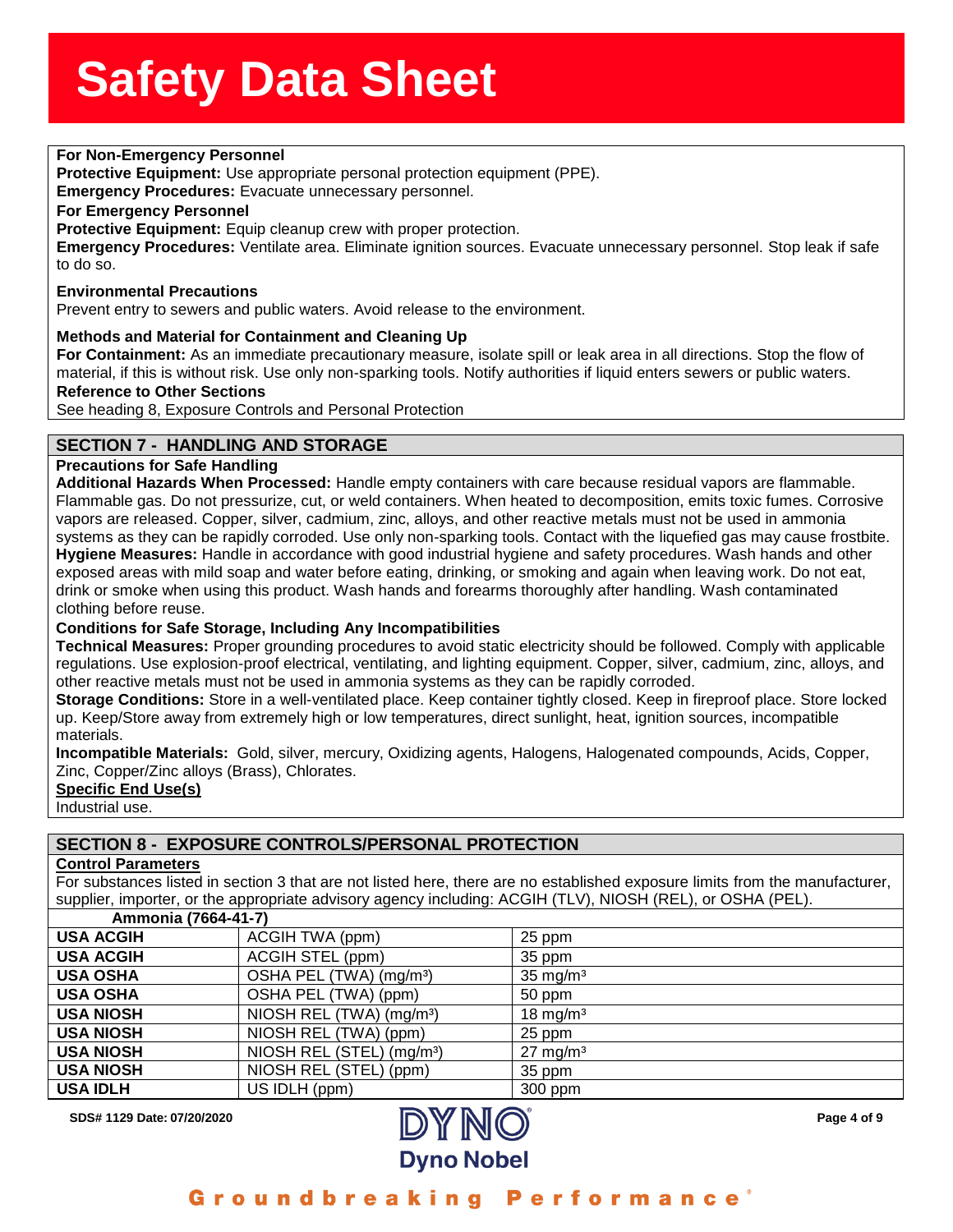### **ssssSSherrSheetSSh Exposure Controls**

**propriate Engineering Cor**<br>lergency eye wash fountains<br>posure. Use explosion-proof **Appropriate Engineering Controls:** Gas detectors should be used when flammable gases/vapors may be released. Emergency eye wash fountains and safety showers should be available in the immediate vicinity of any potential exposure. Use explosion-proof equipment. Ensure adequate ventilation, especially in confined areas. Ensure all national/local regulations are observed. Ground/bond container and receiving equipment.

**Personal Protective Equipment:** Insufficient ventilation: wear respiratory protection. Protective goggles. Gloves. Protective clothing.



**Materials for Protective Clothing:** Chemically, corrosion, and fire resistant materials and fabrics.

**Hand Protection:** Wear chemically resistant protective gloves. Insulated gloves.

**Eye Protection:** Chemical safety goggles and face shield.

**Skin and Body Protection:** Wear suitable protective clothing.

**Respiratory Protection:** Use a NIOSH-approved self-contained breathing apparatus whenever exposure may exceed established Occupational Exposure Limits.

**Thermal Hazard Protection:** Wear suitable protective clothing.

**Other Information:** When using, do not eat, drink or smoke.

#### **SECTION 9 - PHYSICAL AND CHEMICAL PROPERTIES**

| <b>Information on Basic Physical and Chemical Properties</b>      |  |                                                                      |  |
|-------------------------------------------------------------------|--|----------------------------------------------------------------------|--|
| <b>Physical State</b>                                             |  | Gas                                                                  |  |
| Appearance                                                        |  | Colorless liquefied gas                                              |  |
| Odor                                                              |  | Pungent and extremely irritating odor.                               |  |
| <b>Odor Threshold</b>                                             |  | 5 ppm                                                                |  |
| рH                                                                |  | Not available                                                        |  |
| <b>Evaporation Rate</b>                                           |  | 11.7 approximate (1% Aqueous Solution)                               |  |
| <b>Melting Point</b>                                              |  | Not available                                                        |  |
| <b>Freezing Point</b>                                             |  | Not available                                                        |  |
| <b>Boiling Point</b>                                              |  | -33 °C (-27.4 °F)                                                    |  |
| <b>Flash Point</b>                                                |  | Not available                                                        |  |
| <b>Auto-ignition Temperature</b>                                  |  | Not available                                                        |  |
| <b>Decomposition Temperature</b>                                  |  | Not available                                                        |  |
| Flammability (solid, gas)                                         |  | Not available                                                        |  |
| <b>Lower Flammable Limit</b>                                      |  | 16 %                                                                 |  |
| <b>Upper Flammable Limit</b>                                      |  | 25 %                                                                 |  |
| <b>Vapor Pressure</b>                                             |  | 124 psia @ 20°C (68°F)                                               |  |
| Relative Vapor Density at 20 °C                                   |  | $0.6$ (air = 1)                                                      |  |
| <b>Relative Density</b>                                           |  | Not available                                                        |  |
| <b>Specific Gravity</b>                                           |  | $0.62$ g/cm <sup>3</sup> (5.15 lb/gal)                               |  |
| <b>Solubility</b>                                                 |  | Water: 51 g/100ml @ 20°C (68°F)                                      |  |
| <b>Partition Coefficient: N-Octanol/Water</b>                     |  | Not available                                                        |  |
| <b>Viscosity</b>                                                  |  | Not available                                                        |  |
| <b>Explosion Data – Sensitivity to Mechanical</b>                 |  | Not expected to present an explosion hazard due to mechanical        |  |
| Impact                                                            |  | impact.                                                              |  |
| <b>Explosion Data - Sensitivity to Static</b><br><b>Discharge</b> |  | Not expected to present an explosion hazard due to static discharge. |  |



Groundbreaking **Performance**<sup>®</sup>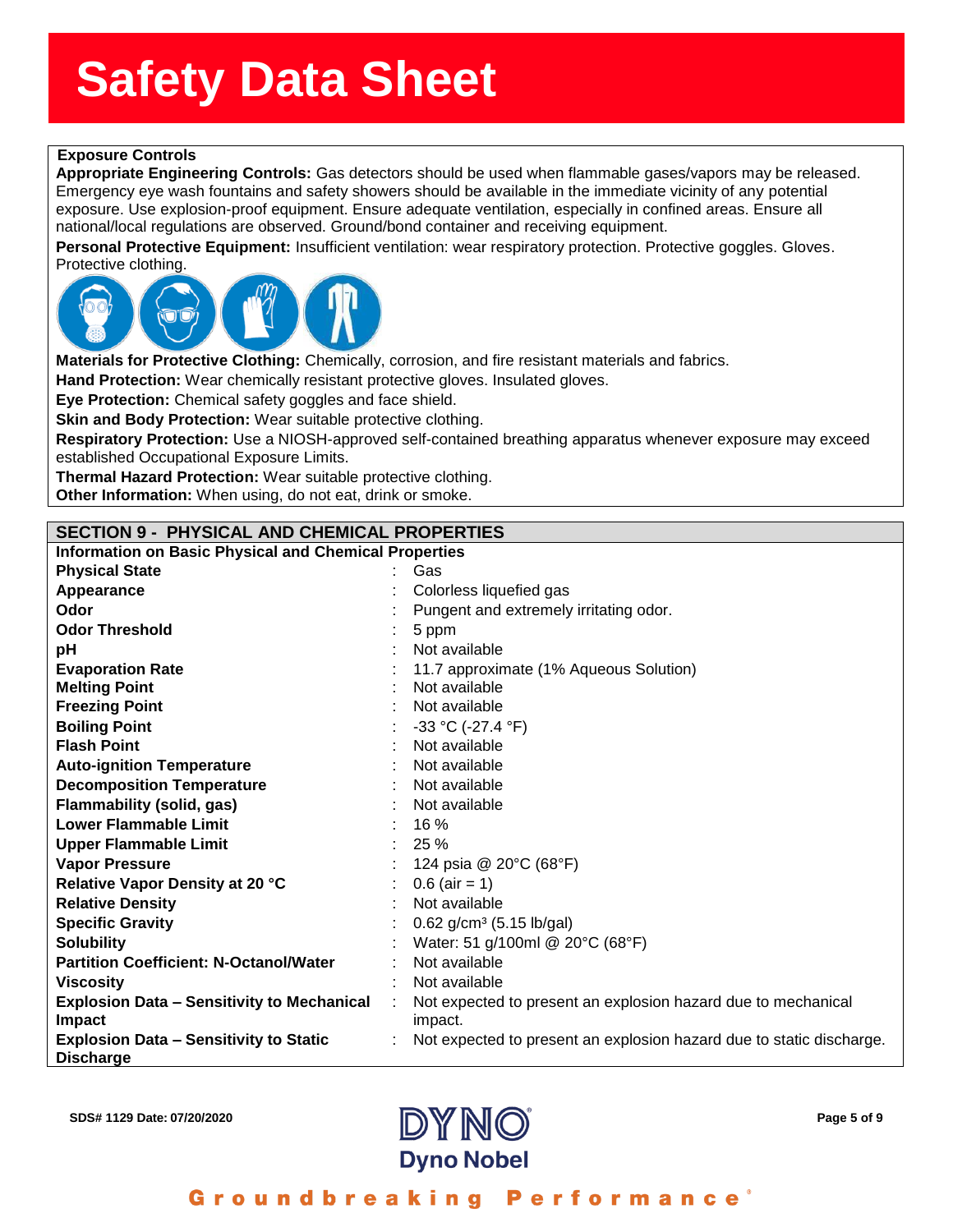### **SECTION 10 - STABILITY AND REACTIVITY**

**Reactivity:** May be corrosive to metals.

**Chemical Stability:** Stable under no<br>Possibility of Hazardous Reactions: Stable under normal conditions.

**Possibility of Hazardous Reactions:** Hazardous polymerization will not occur.

**Conditions to Avoid**:Avoid exposing containers to heat or flame. Keep separated from incompatible materials. **Incompatible Materials:** Gold, silver, mercury, Oxidizing agents, Halogens, Halogenated compounds, Acids, Copper, Zinc, Copper/Zinc alloys (Brass), Chlorates.

**Hazardous Decomposition Products:** Ammonia and oxides of Nitrogen (Nitrogen Dioxide, Nitric Oxide).

#### **SECTION 11 - TOXICOLOGICAL INFORMATION**

**Information on Toxicological Effects - Product**

**Acute Toxicity:** Inhalation:gas: Toxic if inhaled.

#### **LD50 and LC50 Data:**

**Ammonia, Anhydrous**

**ATE US (gases)** 2,010.05 ppmV/4h

**Skin Corrosion/Irritation:** Causes severe skin burns and eye damage.

**Serious Eye Damage/Irritation:** Causes serious eye damage.

**Respiratory or Skin Sensitization:** Not classified

**Germ Cell Mutagenicity:** Not classified

**Teratogenicity:** Not classified

**Carcinogenicity:** Not classified

**Specific Target Organ Toxicity (Repeated Exposure):** Not classified

**Reproductive Toxicity:** Not classified

**Specific Target Organ Toxicity (Single Exposure):** May cause respiratory irritation.

**Aspiration Hazard:** Not classified

**Potential Adverse Human Health Effects and Symptoms:** Toxic if inhaled.

**Symptoms/Injuries After Inhalation:** Toxic if inhaled. May cause respiratory irritation. Inhalation may cause immediate severe irritation progressing quickly to chemical burns. Coughing, chest pain, and difficulty in breathing may result. Prolonged exposure may result in bronchitis, pulmonary edema, and chemical pneumonitis. Breathing high concentrations may result in death.

**Symptoms/Injuries After Skin Contact:** Corrosive. Causes burns. Contact with the liquid may cause cold burns/frostbite.

**Symptoms/Injuries After Eye Contact:** Causes serious eye damage. Contact with the liquefied gas causes frostbite. Can cause blindness.

**Symptoms/Injuries After Ingestion:** Contact may cause immediate severe irritation progressing quickly to chemical burns. Ingestion is likely to be harmful or have adverse effects.

**Chronic Symptoms:** None known.

#### **Information on Toxicological Effects - Ingredient(s)**

**LD50 and LC50 Data:**

#### **Ammonia (7664-41-7)**

| <b>LC50 Inhalation Rat</b> | 1 mg/l (Exposure time: 1 h)      |
|----------------------------|----------------------------------|
| <b>LC50 Inhalation Rat</b> | 2000 ppm/4h (Exposure time: 4 h) |

#### **SECTION 12: ECOLOGICAL INFORMATION**

**Toxicity**

**Ecology - General:** Very toxic to aquatic life. Toxic to aquatic life with long lasting effects.

| Ammonia (7664-41-7) |                                                            |
|---------------------|------------------------------------------------------------|
| LC50 Fish 1         | 0.44 mg/l (Exposure time: 96 h - Species: Cyprinus carpio) |
| EC50 Daphnia 1      | 25.4 mg/l (Exposure time: 48 h - Species: Daphnia magna)   |

**SDS# 1129 Date: 07/20/2020 Page 6 of 9**



Groundbreaking Performance'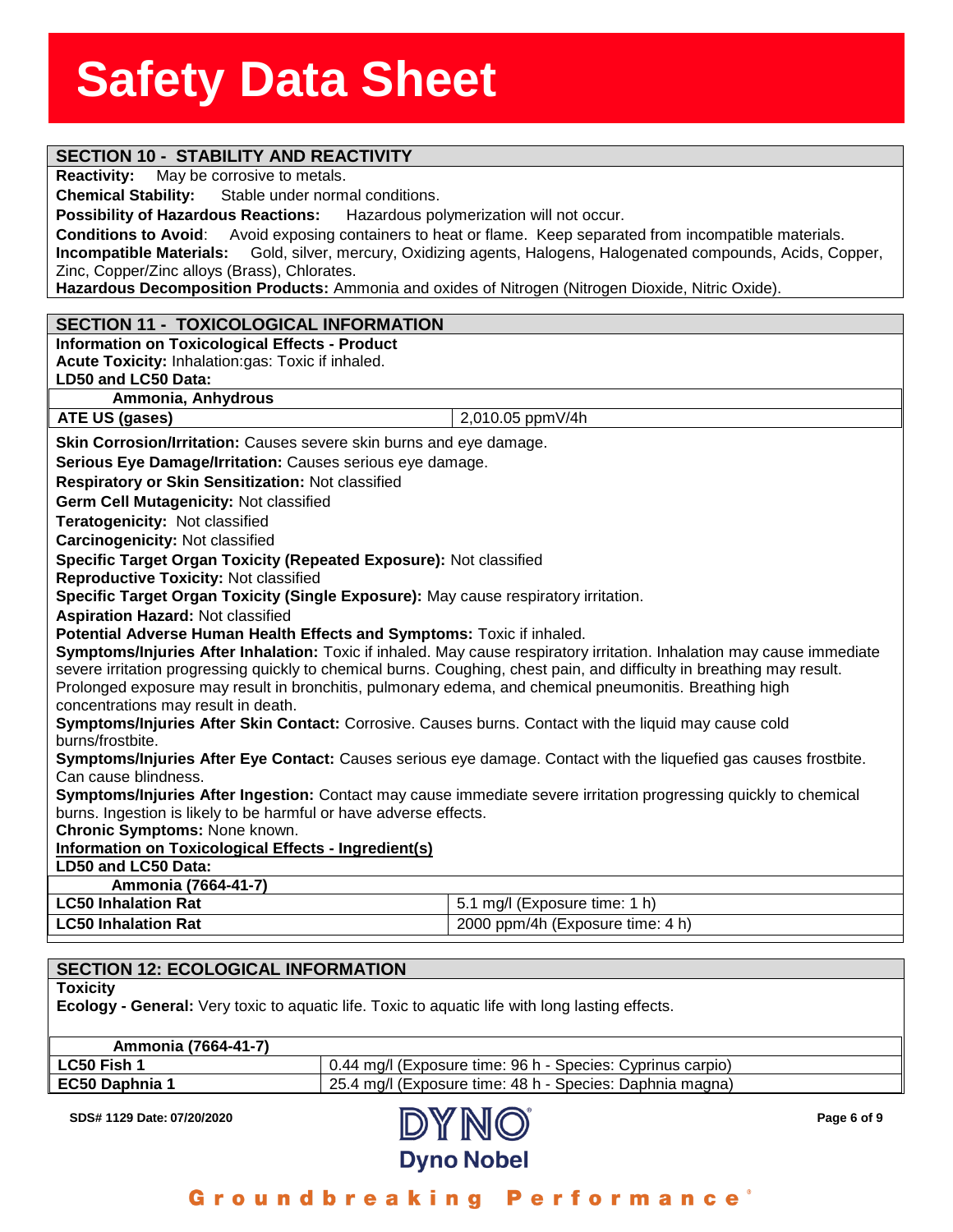| <b>LC 50 Fish 2</b>                                  | 0.26 - 4.6 mg/l (Exposure time: 96 h - Species: Lepomis macrochirus) |
|------------------------------------------------------|----------------------------------------------------------------------|
| <b>Persistence and Degradability</b>                 |                                                                      |
| Ammonia, Anhydrous                                   |                                                                      |
| <b>Persistence and Degradability</b>                 | May cause long-term adverse effects in the environment.              |
| <b>Bioaccumulative Potential</b>                     |                                                                      |
| Ammonia, Anhydrous                                   |                                                                      |
| <b>Bioaccumulative Potential</b>                     | Not established.                                                     |
| Ammonia (7664-41-7)                                  |                                                                      |
| Log Pow                                              | $-1.14$ (at 25 °C)                                                   |
| <b>Mobility in Soil</b> Not available                |                                                                      |
| <b>Other Adverse Effects</b>                         |                                                                      |
| Other Information: Avoid release to the environment. |                                                                      |

#### **SECTION 13 - DISPOSAL CONSIDERATIONS**

**Waste Disposal Recommendations:** Dispose of waste material in accordance with all local, regional, national, provincial, territorial and international regulations.

**Additional Information:** Handle empty containers with care because residual vapors are flammable.

| <b>SECTION 14 - TRANSPORT INFORMATION</b>                                                                                                                                                                                   |                                                                                                           |  |
|-----------------------------------------------------------------------------------------------------------------------------------------------------------------------------------------------------------------------------|-----------------------------------------------------------------------------------------------------------|--|
| In Accordance with DOT<br><b>Proper Shipping Name</b><br><b>Hazard Class</b><br><b>Identification Number</b><br><b>Label Codes</b>                                                                                          | : AMMONIA, ANHYDROUS<br>: 2.2<br>: UN1005<br>: 2.2                                                        |  |
| <b>Marine Pollutant</b><br><b>ERG Number</b><br>In Accordance with IMDG<br><b>Proper Shipping Name</b><br><b>Hazard Class</b><br><b>Identification Number</b><br><b>Label Codes</b><br>EmS-No. (Fire)<br>EmS-No. (Spillage) | : Marine pollutant<br>: 125<br>: AMMONIA, ANHYDROUS<br>: 2<br>$:$ UN1005<br>: 2.3,8<br>$: F-C$<br>$: S-U$ |  |
| <b>Marine pollutant</b><br>In Accordance with IATA<br><b>Proper Shipping Name</b><br><b>Identification Number</b><br><b>Hazard Class</b><br><b>Label Codes</b>                                                              | : Marine pollutant<br>: AMMONIA, ANHYDROUS<br>: UN1005<br>: 2<br>: 2.3,8<br>: 2CP                         |  |
| <b>ERG Code (IATA)</b><br>In Accordance with TDG<br><b>Proper Shipping Name</b><br><b>Hazard Class</b><br><b>Identification Number</b><br><b>Label Codes</b><br><b>Marine Pollutant (TDG)</b>                               | : ANHYDROUS AMMONIA<br>: 2.3<br>$:$ UN1005<br>: 2.3,8<br>: Marine pollutant                               |  |



Groundbreaking Performance<sup>®</sup>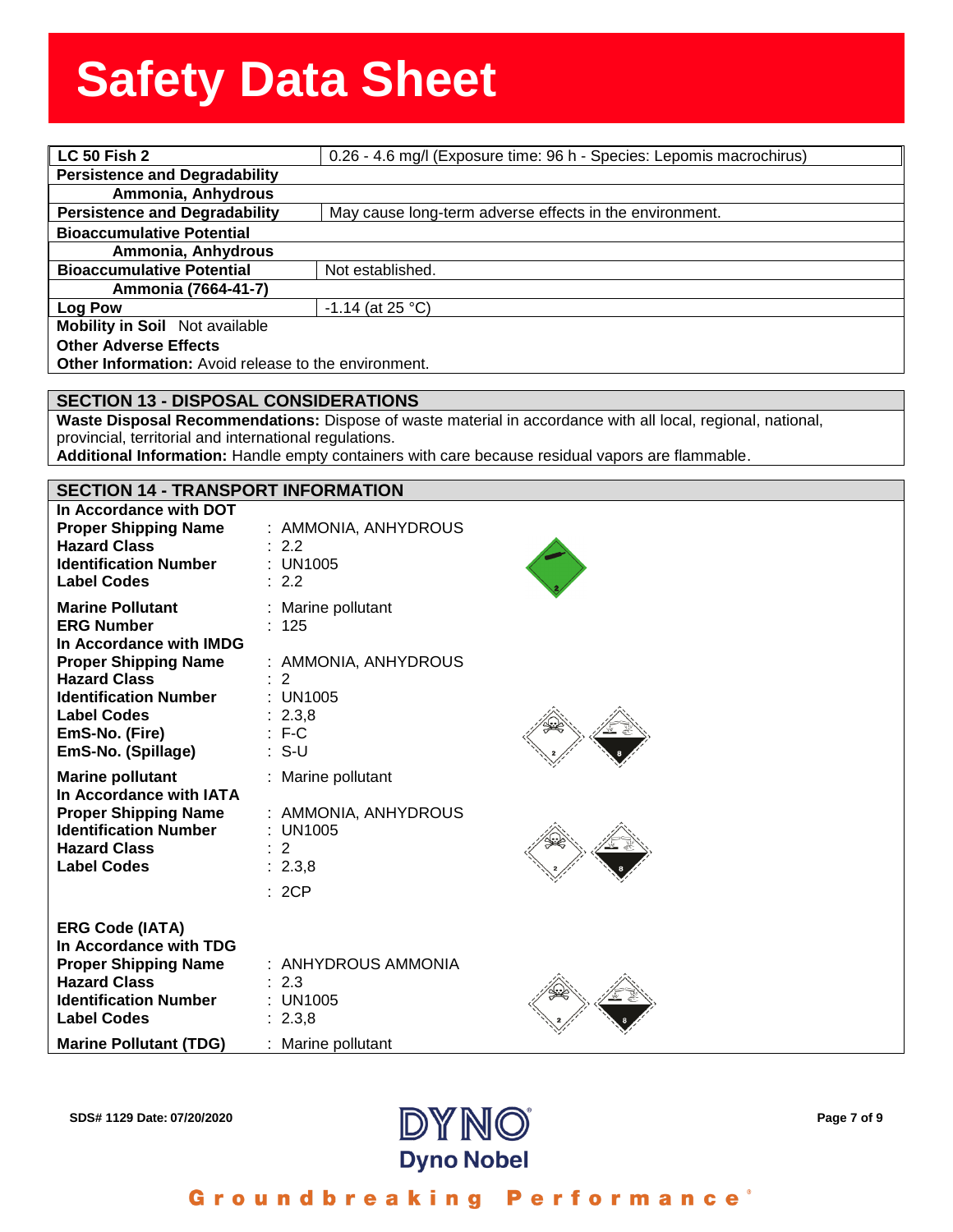| <b>SECTION 15 - REGULATORY INFORMATION</b>                                                                              |                                                                                                                          |
|-------------------------------------------------------------------------------------------------------------------------|--------------------------------------------------------------------------------------------------------------------------|
| <b>US Federal Regulations</b>                                                                                           |                                                                                                                          |
| Ammonia, Anhydrous                                                                                                      |                                                                                                                          |
| <b>SARA Section 311/312 Hazard Classes</b>                                                                              | Fire hazard                                                                                                              |
|                                                                                                                         | Immediate (acute) health hazard                                                                                          |
|                                                                                                                         | Sudden release of pressure hazard                                                                                        |
| Ammonia (7664-41-7)                                                                                                     |                                                                                                                          |
| Listed on the United States TSCA (Toxic Substances Control Act) inventory                                               |                                                                                                                          |
| Listed on the United States SARA Section 302                                                                            |                                                                                                                          |
| Listed on United States SARA Section 313                                                                                |                                                                                                                          |
| <b>SARA Section 302 Threshold Planning Quantity</b><br>(TPQ)                                                            | 500                                                                                                                      |
| <b>SARA Section 311/312 Hazard Classes</b>                                                                              | Fire hazard                                                                                                              |
|                                                                                                                         | Immediate (acute) health hazard                                                                                          |
|                                                                                                                         | Sudden release of pressure hazard                                                                                        |
| <b>SARA Section 313 - Emission Reporting</b>                                                                            | 1.0 % (includes anhydrous Ammonia and aqueous Ammonia                                                                    |
|                                                                                                                         | from water dissociable Ammonium salts and other sources,                                                                 |
|                                                                                                                         | 10% of total aqueous Ammonia is reportable under this                                                                    |
|                                                                                                                         | listing)                                                                                                                 |
| <b>US State Regulations</b>                                                                                             |                                                                                                                          |
| Ammonia (7664-41-7)                                                                                                     |                                                                                                                          |
| U.S. - Massachusetts - Right To Know List                                                                               |                                                                                                                          |
| U.S. - New Jersey - Right to Know Hazardous Substance List                                                              |                                                                                                                          |
| U.S. - Pennsylvania - RTK (Right to Know) - Environmental Hazard List<br>U.S. - Pennsylvania - RTK (Right to Know) List |                                                                                                                          |
|                                                                                                                         |                                                                                                                          |
| <b>Canadian Regulations</b>                                                                                             |                                                                                                                          |
| Ammonia, Anhydrous                                                                                                      |                                                                                                                          |
| <b>WHMIS Classification</b><br>Class B Division 1 - Flammable Gas                                                       |                                                                                                                          |
| Class A - Compressed Gas                                                                                                |                                                                                                                          |
|                                                                                                                         | Class D Division 1 Subdivision A - Very toxic material causing immediate and serious toxic                               |
| effects                                                                                                                 |                                                                                                                          |
| Class E - Corrosive Material                                                                                            |                                                                                                                          |
|                                                                                                                         |                                                                                                                          |
|                                                                                                                         |                                                                                                                          |
|                                                                                                                         |                                                                                                                          |
|                                                                                                                         |                                                                                                                          |
| Ammonia (7664-41-7)                                                                                                     |                                                                                                                          |
| Listed on the Canadian DSL (Domestic Substances List)                                                                   |                                                                                                                          |
| Listed on the Canadian IDL (Ingredient Disclosure List)                                                                 |                                                                                                                          |
| <b>IDL Concentration 1 %</b>                                                                                            |                                                                                                                          |
| <b>WHMIS Classification</b><br>Class A - Compressed Gas                                                                 |                                                                                                                          |
| Class B Division 1 - Flammable Gas                                                                                      |                                                                                                                          |
|                                                                                                                         | Class D Division 1 Subdivision A - Very toxic material causing immediate and serious toxic                               |
| effects                                                                                                                 |                                                                                                                          |
| Class E - Corrosive Material                                                                                            |                                                                                                                          |
|                                                                                                                         | This product has been classified in accordance with the hazard criteria of the Controlled Products Regulations (CPR) and |
| the SDS contains all of the information required by CPR.                                                                |                                                                                                                          |



Groundbreaking Performance<sup>®</sup>